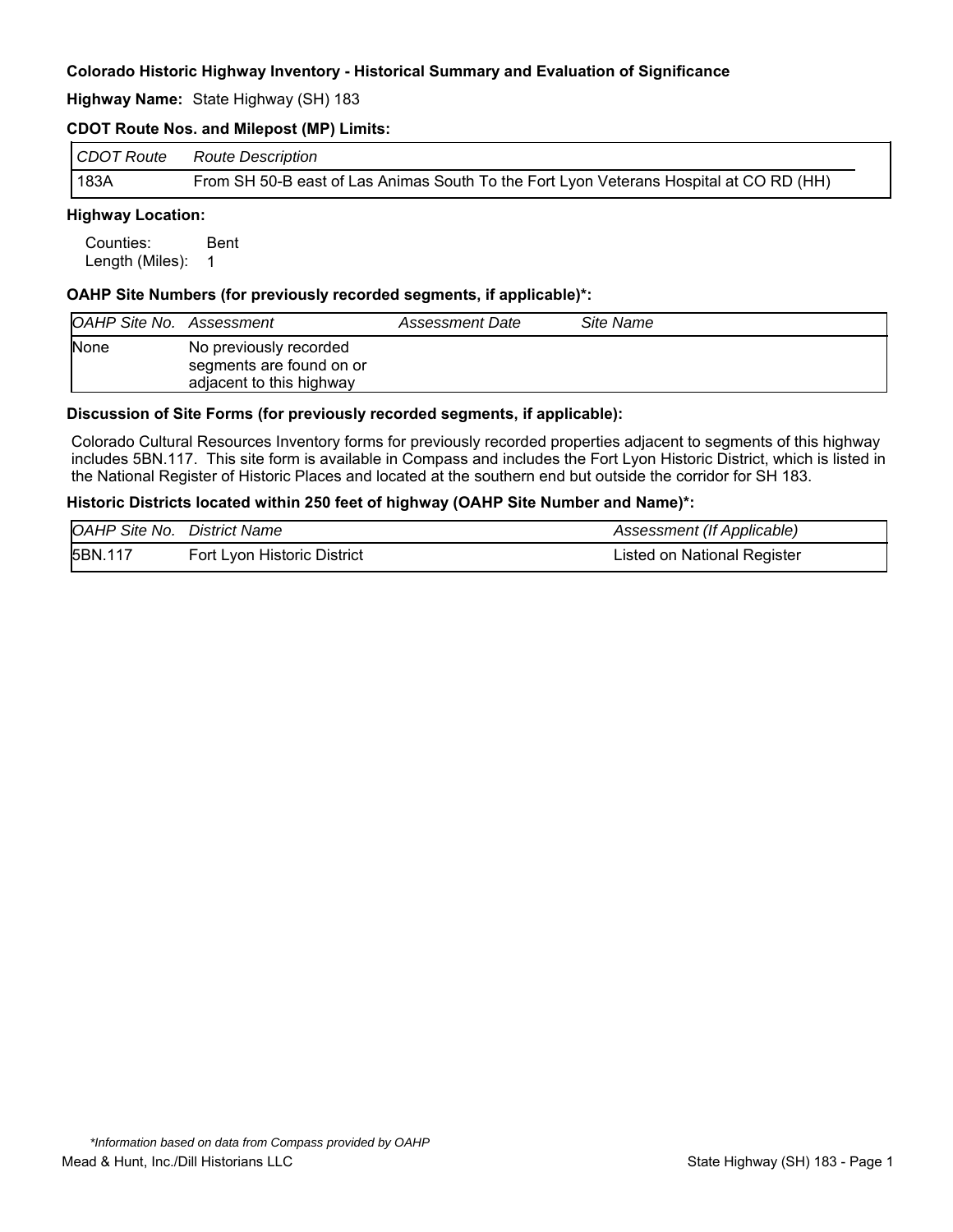## **Highway Name:** State Highway (SH) 183

## **Historical Data:**

SH 183 is a two-lane paved roadway located east of Las Animas. The northern terminus of the highway begins at U.S. Highway (US) 50 and extends south intersecting with County Road HH at the entrance of historic Fort Lyon – a distance of one mile. Fort Wise (later renamed Fort Lyon) was established in 1860 along the Santa Fe Trail (generally the route of current US 50) as an army fort and served in that capacity until 1888. Fort Lyon was located along the Fort Wallace/Fort Lyon Road, an important north-south transportation route between Fort Lyon and Fort Wallace along the South Fork of the Republican River in northwestern Kansas. Soldiers from both forts patrolled the route and also served as escorts for commercial wagons, state coach runs, and mail carriers. The army post consisted of a central parade ground, officer's row, company quarters, and a headquarters building. Between 1907 and 1922, Fort Lyon was used as a Navy tuberculosis treatment facility. From 1922 to 1956 the property was transformed into a veteran's hospital for treating neuro-psychiatric patients (Fort Lyon Historic District Nomination).

SH 183 first appears on state highway maps in 1934. The short one-mile roadway was paved in 1940 and served as a direct connection between US 50 and Fort Lyon. Previously, topographic maps through 1948 show a road (nonextant) extending to the northwest from the fort and connecting to a road near the current location of US 50. By 1954 the topographic map indicates that current SH 183 and the entrance road to Fort Lyon (which is listed as a contributing resource in the nomination) both designated as SH 183 providing direct access to US 50 and named Fort Lyon Road (Historic Aerials, Inc. 2015). In 2002 ownership of Fort Lyon was transferred from the Veteran's Administration to the Colorado Department of Corrections and SH 183 continues to provide a local connection between the low-security prison and US 50. (Lingo et al 2003: Section 8, 66)

SH 183 is a short one-mile road segment located in southeastern Colorado. The environment in this region consists of arid grasslands and canyons and includes the Arkansas River Valley consisting of the Arkansas River and its tributaries. Settlement occurred in the early 1800s as a result of regional trade along the Santa Fe and Cherokee Trails, whose routes generally followed the Arkansas River Valley corridor and subsequently formed portions of the route of present-day US 50. Early mapping of the region show territorial roads connecting early military garrisons and trade centers like Fort Wise, Bent's Fort and Trinidad that served as trade routes.

Historically, the trails, highways, and rural roads that made up the transportation network in southeastern Colorado facilitated travel through this sparsely-populated region and also made possible the transfer and distribution of the region's agricultural products. The Santa Fe Trail was the earliest major east-west route through this region and remained as such until the 1920s highways such as former SH 100 (current US 160), the second major east-west route, and present-day US 287, US 350 and US 385, the major north-south arteries in this region, provided access to previously remote areas in the far southeastern corner of the state.

(Unless otherwise indicated, sources used in the preparation of this section included state highway maps, the Highways of Colorado by Matthew Salek, Highways to the Sky: A Context and History of Colorado's Highway System, Colorado State Roads and Highways, National Register of Historic Places Multiple Property Submission, plans in the Online Transportation Information System (OTIS), and site forms for previously surveyed resources in Compass when available.)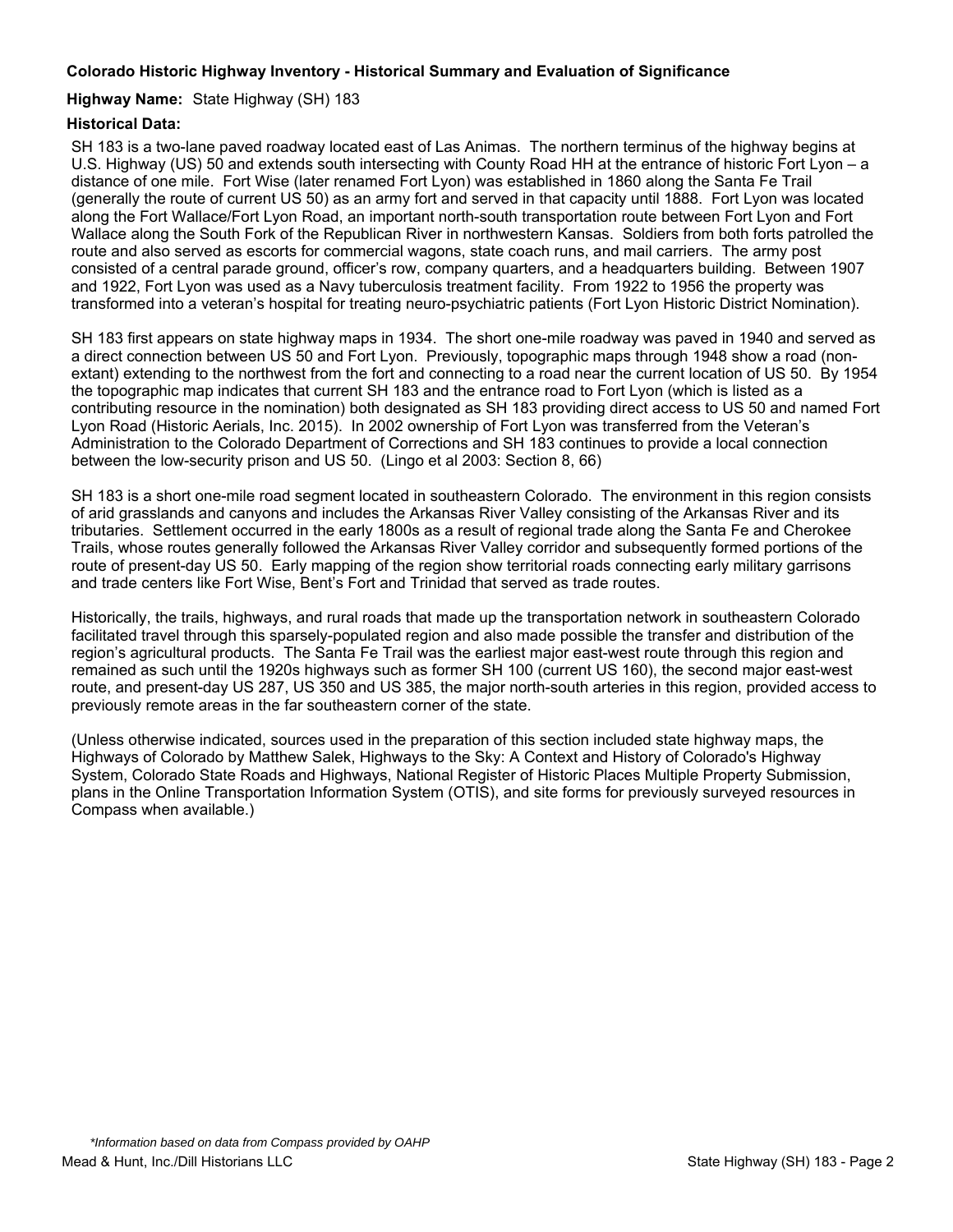**Highway Name:** State Highway (SH) 183

# **Not Significant - No historical significance identified**

# **Significant - Historical significance identified (see details below)**

# **Property Type and Areas of Significance:**

A detailed explanation why this highway possesses historical significance is provided in the Significance Statement below.

# **Cultural:**

Criterion A specific requirements

 $\Box$  Early and/or prominent project of the Colorado Highway Department (Transportation)

 $\Box$  Association with a significant event (If applicable, the Area of Significance is indicated in the statement of significance below)

□ Association with federal work relief programs (Politics/Government)

## Criterion C specific requirements

 $\Box$  Representative example (Transportation)

# **Engineering:**

## Subtypes

□ Farm-to-Market Road

 $\Box$  Limited Access, Multiple-Lane, Divided Highway/Freeway

 $\Box$  Highway Bypass

Criterion A specific requirements

 $\Box$  Early and/or prominent project of the Colorado Highway Department (Transportation)

Association with a significant event (If applicable, the Area of Significance is indicated in the statement of significance below)

 $\Box$  Association with federal work relief programs (Politics/Government)

Criterion C specific requirements

 $\Box$  Representative example (Transportation)

 $\Box$  Engineering achievement (Engineering)

# **Aesthetic:**

Criterion A specific requirements

- $\Box$  Early and/or prominent project of the Colorado Highway Department (Transportation)
- $\Box$  Association with a significant event (If applicable, the Area of Significance is indicated in the statement of significance below)
- $\Box$  Association with federal work relief programs (Politics/Government)

#### Criterion C specific requirements

- $\Box$  Representative example (Transportation)
- $\square$  Engineering achievement (Engineering)
- $\square$  Landscape architecture (Landscape Architecture)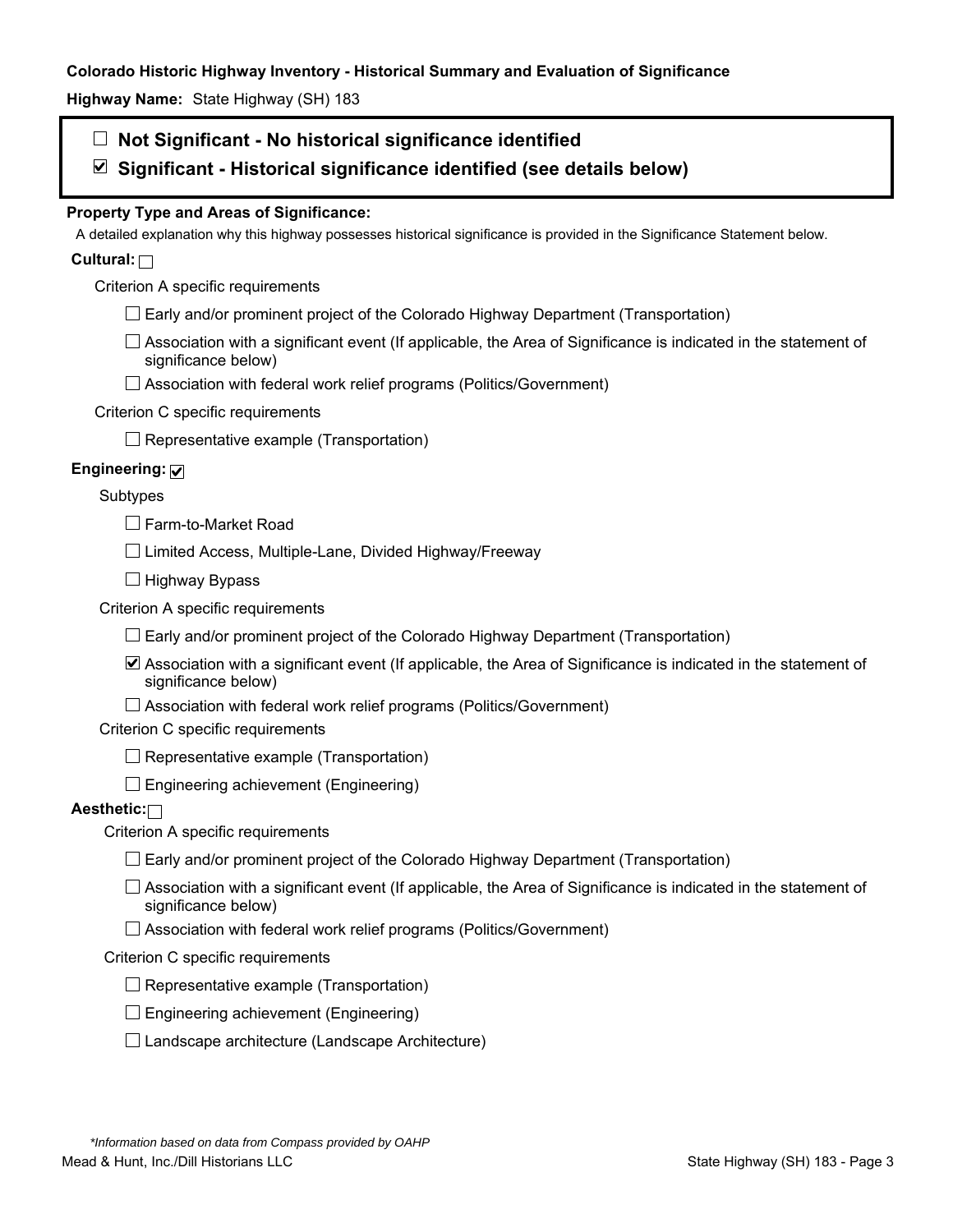**Highway Name:** State Highway (SH) 183

## **Historic periods of highway construction:**

 $\Box$  Pre-territorial (pre-1861)

 $\Box$  Territorial and pre-automobile state roads (1861-1890)

 $\Box$  Automobile age (1890-1930)

■ Depression and World War II (1930-1945)

■ Postwar Interstate Era (1945-1973)

 $\Box$  Completion and Augmentation of Interstate System (1973-2000)

## **Level of Significance:**

 $\Box$  Local

 $\nabla$  State

 $\square$  National

#### **Significance Statement:**

SH 183 is classified as an Engineered Route under the classification system in the MPS.

#### *Criterion A*

Under Criterion A, research did not indicate that this highway is an example of an early or prominent project by the Colorado Highway Department (CHD) or was built or improved as part of a Depression-era federal work relief project. While the SH 183 does not appear to be associated with the history of Fort Lyon during its role as a military garrison, the initial development and designation of SH 183 by 1939 replaced earlier routes that provided direct access from the facility to US 50 during the period it served as a veteran's hospital. As such, this highway is significant in the area of Transportation and Military for its role in providing direct access to a military veteran's home at the state level under Criterion A.

#### *Criterion B*

Research did not reveal this highway to be directly associated with the events or work of a person important in history, nor does research indicate the highway represents the efforts of a specific individual to secure construction of this highway for the economic development of a community or area of the state. Therefore, this highway does not possess significance under Criterion B.

#### *Criterion C*

Under Criterion C, this highway is not considered to be an early or prominent project of the CHD. Research and literature review yielded no evidence to indicate the use of innovative or important engineering design or construction techniques that serve to distinguish this highway from other roads and does not appear to exhibit important engineering innovations or important later modifications. The highway's design and construction appear to fall within the established standard practices of state highway design and construction of the time and the highway does not possess significance under Criterion C.

#### *Criterion D*

For a property to possess significance for information potential, the information yielded by the property must answer specific important research questions that cannot be otherwise answered. The technology of highway construction is well understood and documented. As such, this highway is unlikely to yield important information that cannot be discerned from archived plans and other records. Therefore, this highway does not possess significance under Criterion D.